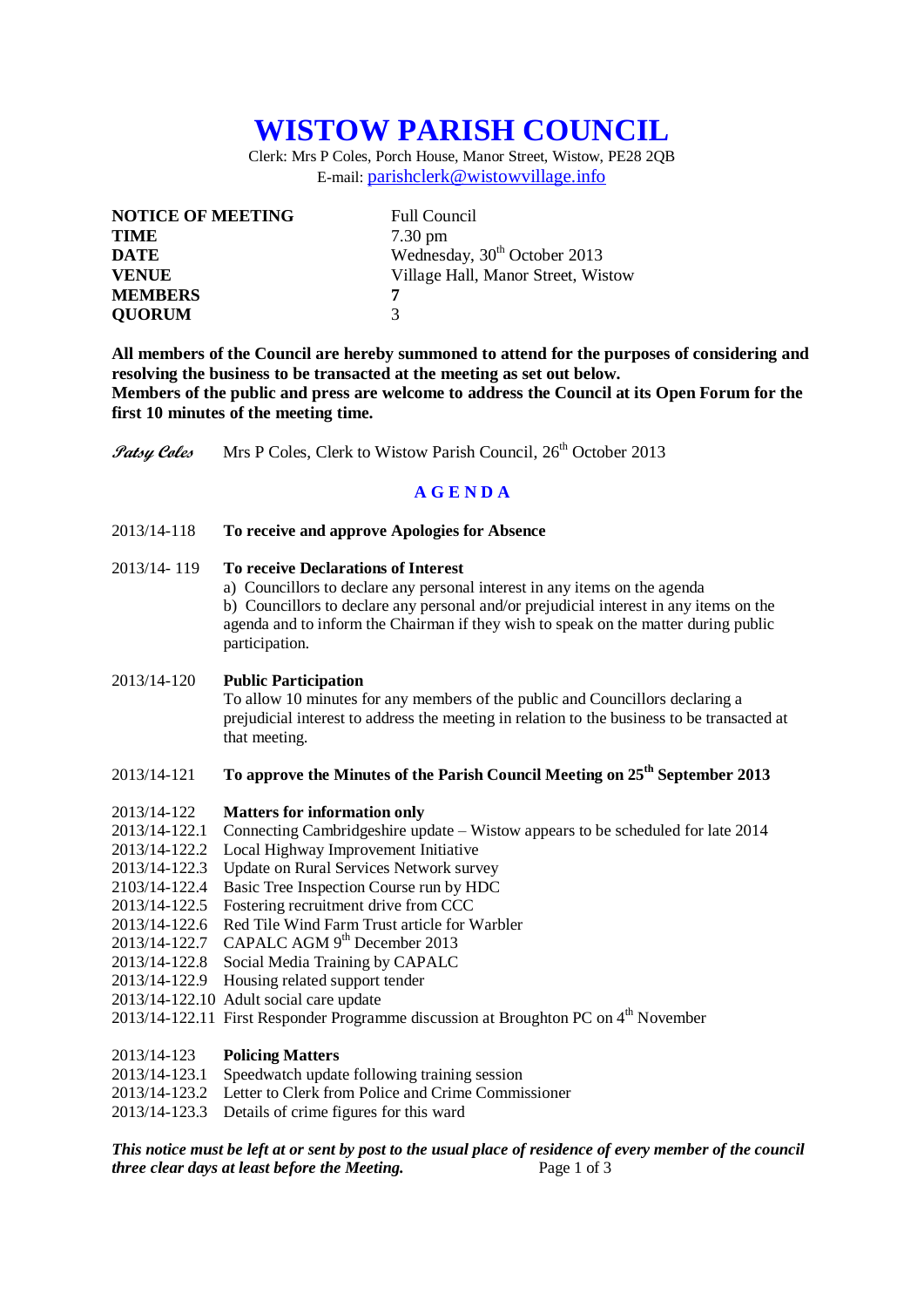# Page 2

| 2013/14-124 | To receive reports from County and District Councillors |
|-------------|---------------------------------------------------------|
|             | Mr M Tew, Mr P Bucknell, and Mr J Pethard.              |

# 2013/14-125 **Finance**

a) to approve the Financial Statement and cashflow for 2013/14

| b) to approve payment of outstanding amounts : |           |  |
|------------------------------------------------|-----------|--|
| Playground rent                                | £ 100.00  |  |
| McCreadie & Sons – ditch clearance and         |           |  |
| Removal of stump in playground                 | £1392.00  |  |
| <b>Playground Inspection Company</b>           | £ $71.94$ |  |

c) Income of £1103.28 from allotment rent.

d) Precept forms have been received, the precept must be agreed at the next meeting

#### 2013/14-126 **Correspondence**

- 2013/14-126.1 HDC Proposed savings update and input from Mr Bucknell
- 2013/14-126.2 Letter from Victim Support requesting donation
- 2013/14-126.3 Polling District Review
- 2013/14-126.4 Confirmation of 2014 election arrangements

#### 2013/14-127 **To consider any Planning Applications received**

- 2013/14-127.1 1301594TREE works to trees at The Thatched Cottage, Church Street
- 2013/14-127.2 Mr Bucknell to provide contact details for the Clerk to arrange planning training

## 2012/13-128 **Highway Warden's Report/Traffic Matters**

- 2013/14.128.1 Update on outstanding matters
- 2013/14.128.2 Report on meeting at the bridge regarding the broken slow sign attended by Mr Tew, Mr Bucknell, Mr Leigh and members of CCC Highways.
- 2013/14-128.3 Local Highway Officer drop in sessions
- 2013/14-128.4 Confirmation of Highways contacts
- 2013/14-128.5 Mr Tew and Mr Bucknell have received reports of speeding Traffic on B1040 through Wistow

### 2013/14-129 **Maintenance Issues**

- 2013/14-129.1 Playground path repairs, broken equipment. Leisure Logs have been contacted.
- 2013/14-129.2 Bus Shelter quotes have been requested from 4 builders, nothing yet received. Mr Burton was asked to carry out emergency repairs to roof when blown off in high winds.
- 2013/14-129.3 A playground inspection has been carried out but only just received.
- 2013/14-129.4 Playground rota/risk assessment forms
- 2013/14-129.5 Trees on Oaklands Close, a response has been received from Luminus .
- 2013/14-129.6 Piece of land by 4 Oaklands Close, query re maintenance
- 2013/14-129.7 Report of dangerous guttering on Rooks Grove Barn on Mill Road

### 2013/14-130 **Clerks Salary**

2013/14-130.1 New payscales are applicable from  $1<sup>st</sup>$  April 2013 gives an increase from £8.34 to £8.428 per hour. A back payment of £13.16 is due and should be approved at the next quarterly payment.

*This notice must be left at or sent by post to the usual place of residence of every member of the council three clear days at least before the Meeting.* Page 2 of 3